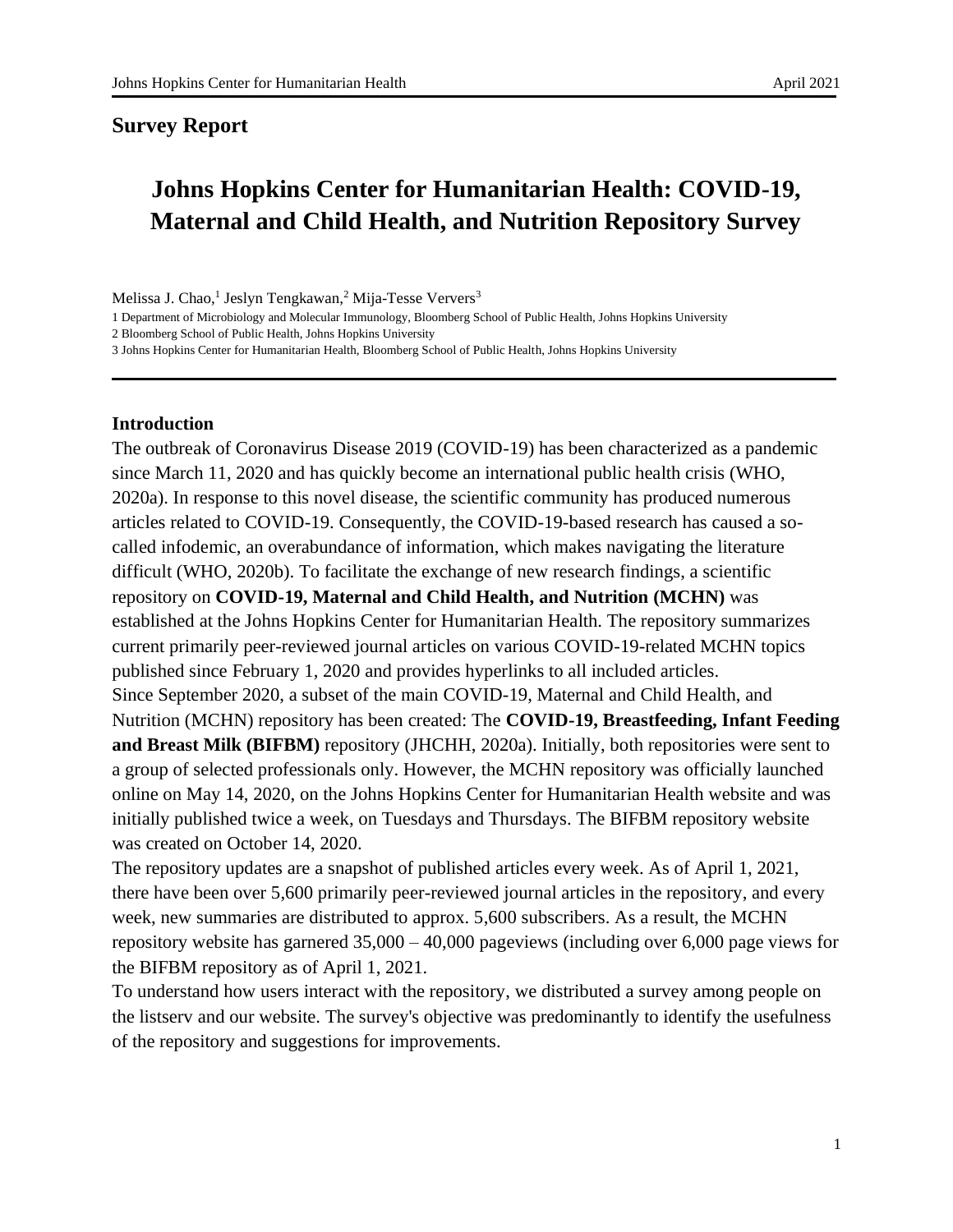## **Methods**

An online survey was disseminated through weekly email updates to the listserv subscribers of the "COVID-19, Maternal and Child Health, and Nutrition" email list and "COVID-19, Breastfeeding, Infant Feeding, and Breast Milk" email list. Additionally, the survey was posted on the repository website. A convenience sample of 195 responses from February 12 to March 10, 2021, was generated.

## **Results**

Respondents work in 56 countries, as displayed in Panel 1. Figure 1a and Figure 1b indicate that the highest representation is from the United States, with 61 respondents representing 31% of respondents. Figure 1c demonstrates that almost half of the respondents (47%) worked for a university and nearly a quarter (23%) work in health facilities. The majority (67%) worked in research, and 47% work with patients (Figure 1d). Finally, the majority (81%) of respondents did not work with the COVID-19 vaccine (Figure 1e).

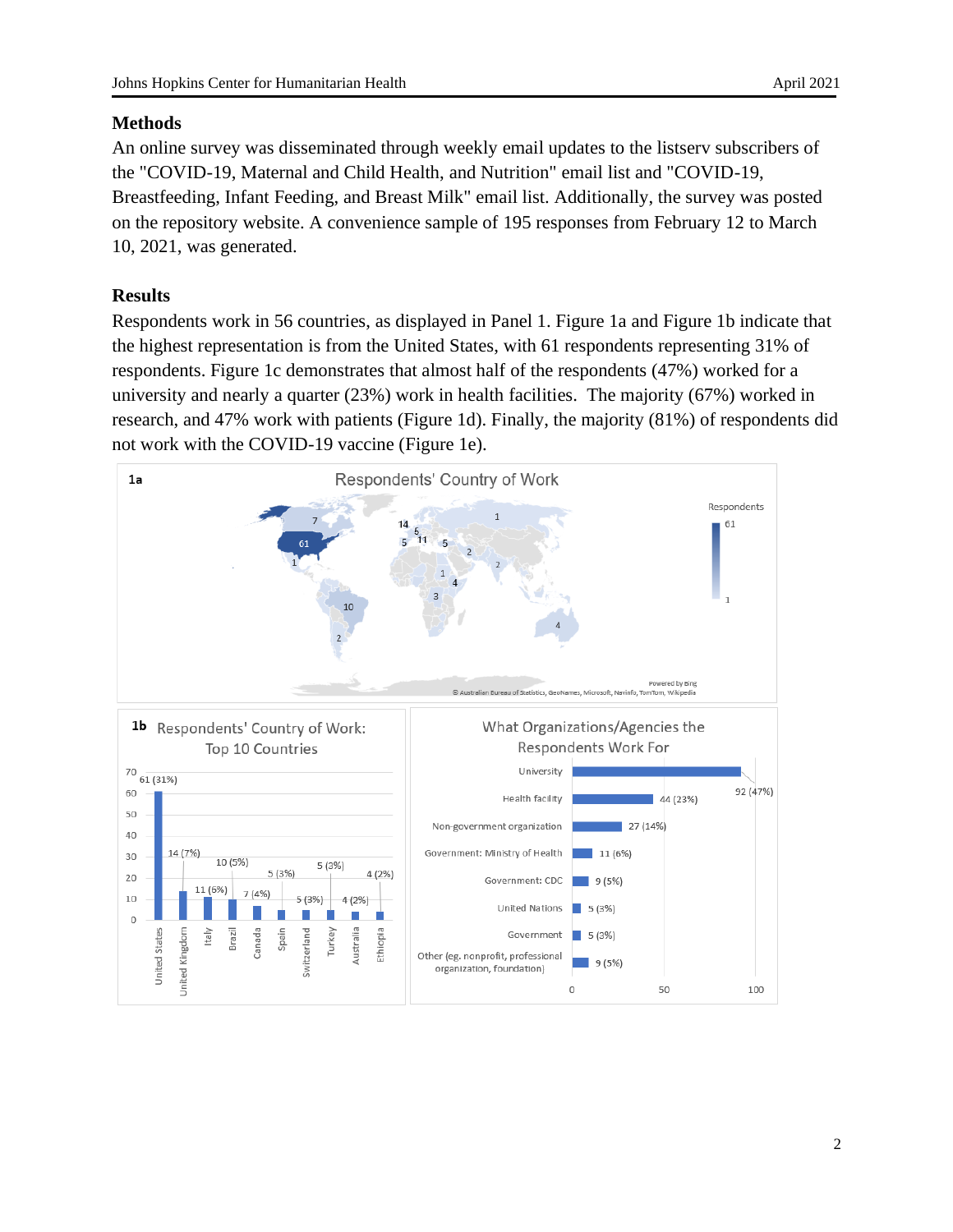

**Panel 1:** Panel 1 describes the respondents' characteristics; (a) and (b) indicate the respondents' country of work, where (b) highlights the top ten countries of work; (c) indicates the organization types that respondents work for; (d) displays what category of work respondents perform; (e) indicates whether respondents work with the COVID-19 vaccine and if so, in what capacity.

Concerning satisfaction with the repository, 86% of the respondents were "satisfied" or "very satisfied" with the range of topics covered, while this was 88% for the level of detail in summaries or specific observations. 81% were very satisfied with the PDF format. Overall, most respondents (91%) were satisfied (27%) or very satisfied with the repository (64%).



**Panel 2:** Panel 2 describes respondents' satisfaction with different features of the repository; (a) displays the respondents' satisfaction with the range of topics covered, while (b) describes their satisfaction with the level of detail in summaries or specific operations; (c) describes the respondents' satisfaction with the PDF format. Finally, (d) displays the overall satisfaction with the repository.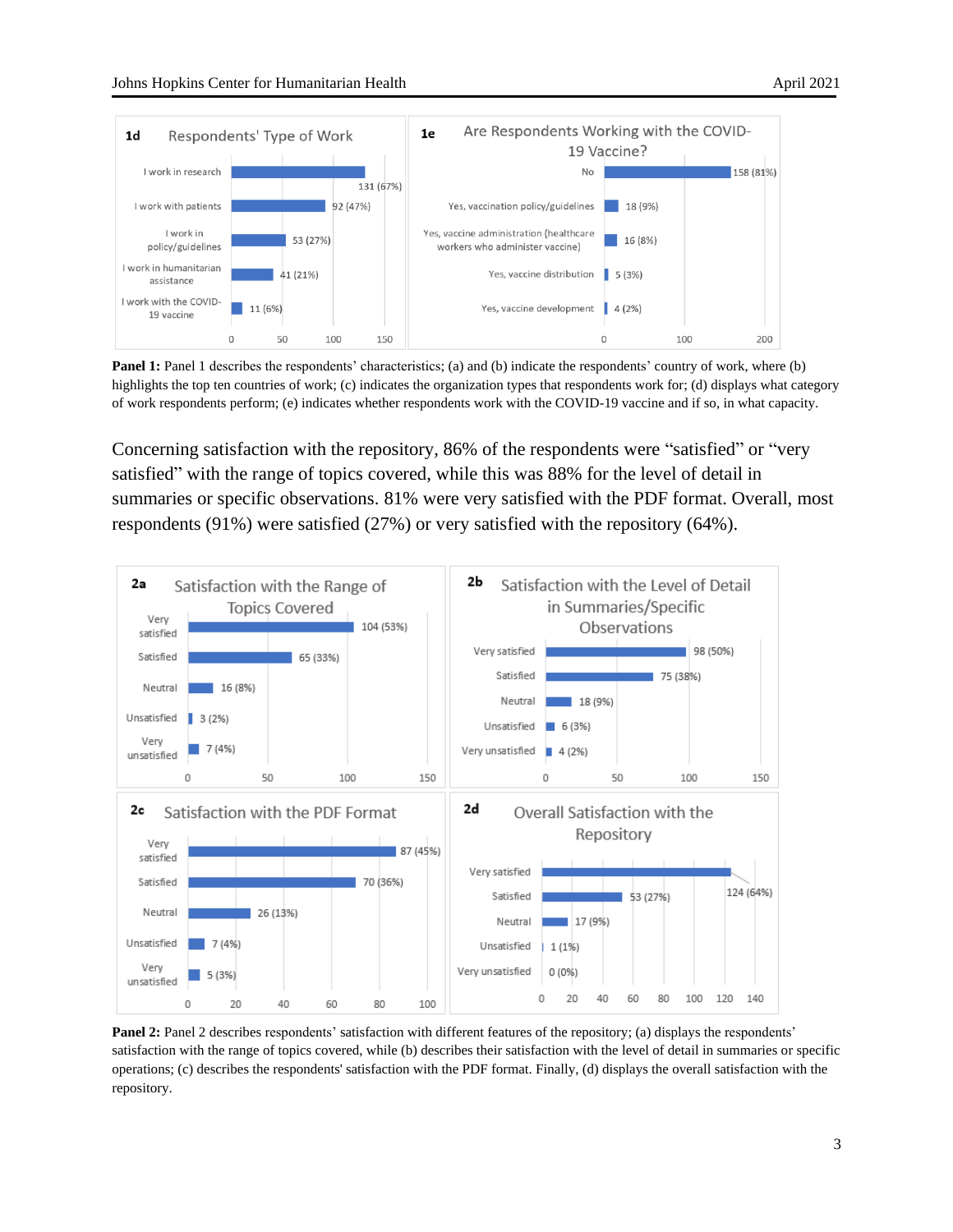We examined the repository usage of the respondents. Figure 3a outlines the most relevant topics covered in the context of COVID-19 to respondents' work, where over half of respondents reported that newborn health, maternal health, pregnancy, and child health were the most relevant topics to their work. A high majority (90%) of respondents reported that their primary use for the repository was "to stay up-to-date on current findings," and to a lesser extent "to disseminate research findings" (41%) and "to guide research" (36%). The frequency at which respondents visit the repository websites varied greatly; one-third answered "about once a week" (34%). Finally, most respondents reported reading 1-5 article excerpts per week (66%).

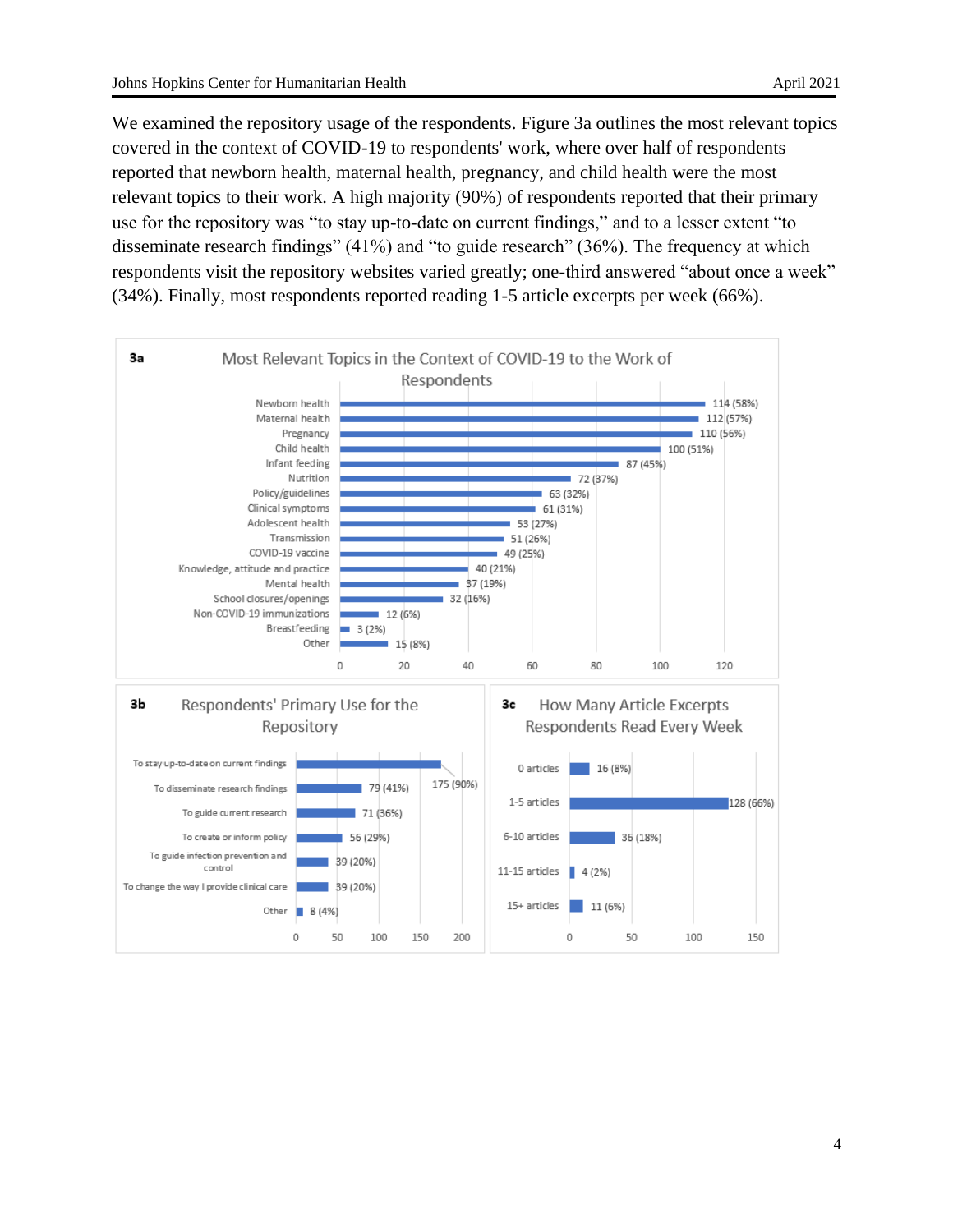

**Panel 3:** Panel 3 describes the respondents' usages of the repository; (a) describes the most relevant topics in the context of COVID-19 to the respondents; (b) reports the respondents' primary uses for the repository, while (c) reports how many article excerpts respondents read every week. Finally, (d) reports how frequently respondents visit the repository website.

When asked about the two repositories, MCHN and BFIFBM, many respondents claim to use both repositories (45%) as reported in Panel 4; there is higher usage of the MCHN repository alone (35%) compared to the BFIFBM repository alone (13%). Similarly, when asked about the preferred frequency of updates, respondents' preferences varied but "once a week," "once in two weeks," and "once a month" were the most popular responses for both repositories.



**Panel 4**: Panel 4 shows the respondents' use and frequency of use both repositories; (a) shows which repositories respondents used; (b) shows respondents' preferred frequency for maternal and child health and nutrition repository updates; (c) shows the respondents' preferred frequency for breastfeeding, infant feeding, and breast milk repository updates.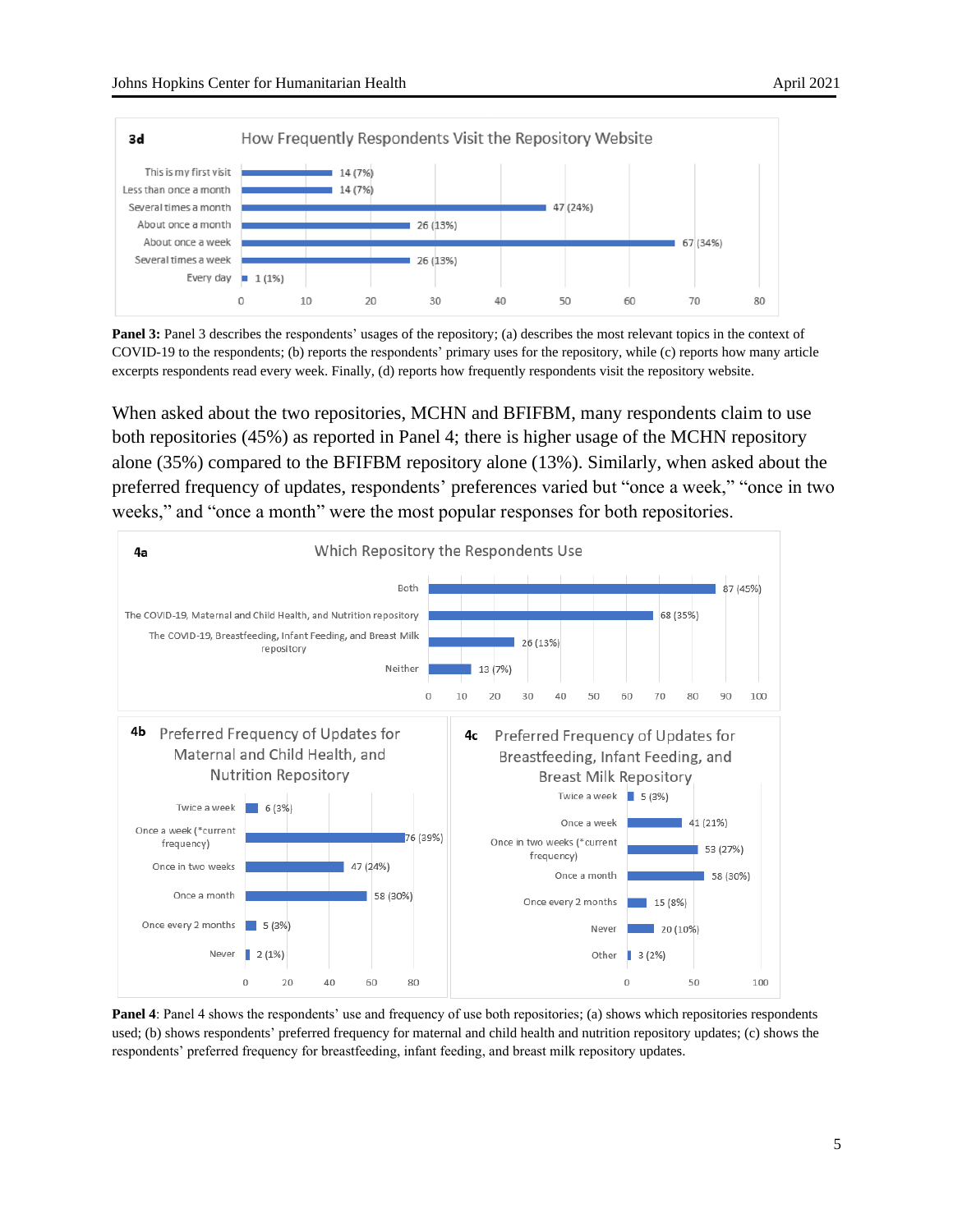We collected data on if and how respondents share the repository with their peers. Answers varied considerably; almost one-third forwarded the "new update" emails (32%). A quarter forwarded the repository hyperlink, and 27% did not forward the repository. Additionally, Figure 5b displays how many respondents forwarded the repository; the most popular answer was that respondents send it to 1-10 people (30%).



**Panel 5:** Panel 5 describes the sharing habits of respondents; (a) reports if and how respondents share the repository with their peers; (b) reports the number of peers the respondents forward the repository to.

Figure 6a reports how much longer respondents want the repository to continue, where a large majority (81%) preferred the repository to continue until the end of 2021. When the repository ends, 65% of the respondents will get their information from "PubMed, Scopus Embase, etc." and 56% from general guidelines and policy documents from CDC, the UN, or other national health bodies. When the repository ends, most respondents will miss the summaries/key points the most (64%). Of the two formats, respondents preferred the interactive dashboard (59%) over the PDF type files (41%).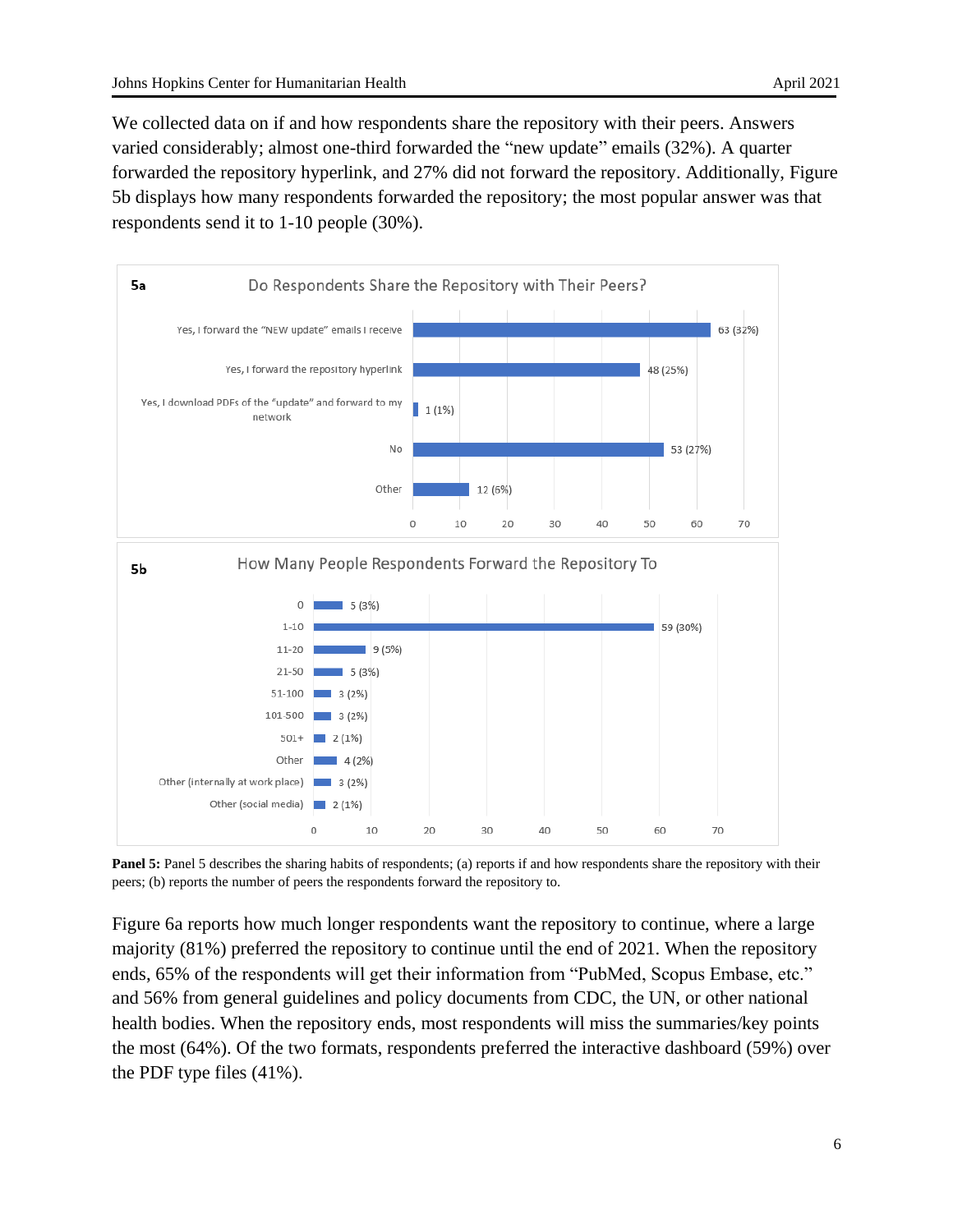

**Panel 6:** Panel 6 reports respondents' preferences for the future of the repository; (a) reports how much longer respondents would like the repository to be continued; (b) reports which part of the repository respondents will miss the most, while (c) reports where the respondent will get information once the repository ends. Finally, (d) reports which repository format the respondents prefer.

Concerning free-text responses, 67 free-text comments were made about the repository, and Table 1 presents 20 quotes (verbatim).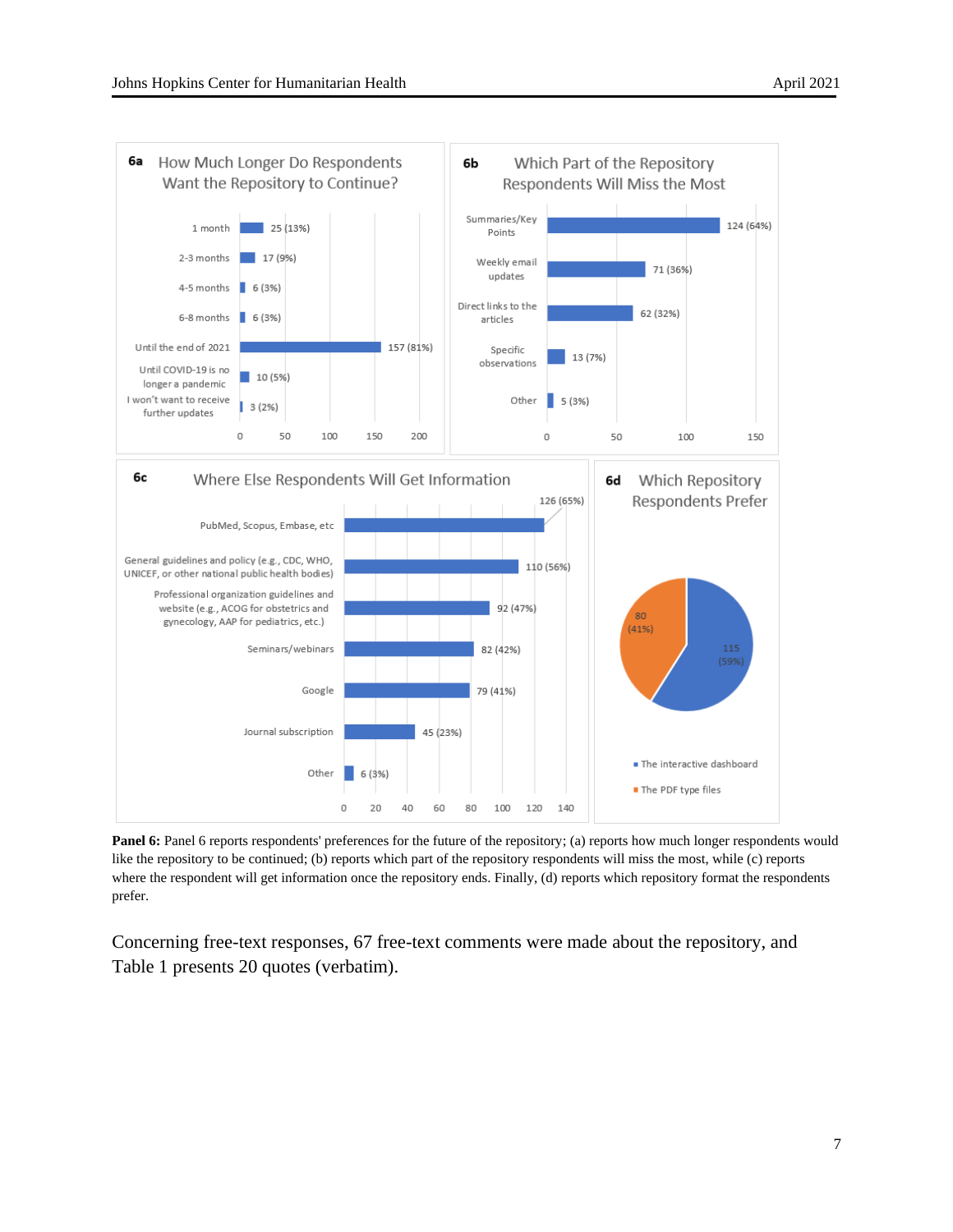**Table 1:** Table 1 presents a list of 20 free-text comments made by respondents.

| <b>Quotes (Verbatim)</b>                                                                      |
|-----------------------------------------------------------------------------------------------|
| It has been very rewarding to see the amount of new information that you have offered. It has |
| changed my understanding of this disease in pregnancy.                                        |
| It is a very useful resource and a good initiative                                            |
| Keep up the good work!                                                                        |
| Many thanks you for your efforts                                                              |
| Thank you for all the incredible work to date!                                                |
| Thank you for this amazing resource!                                                          |
| Thank you for this excellent support!                                                         |
| Thank you so much for initiative                                                              |
| Thanks for bringing all the research together                                                 |
| Thanks for doing this in a critical time                                                      |
| Thanks-great work                                                                             |
| Thanks indeed for your effort and tenacity.                                                   |
| Thank you for your hard work promoting maternal and child health!                             |
| Thanks for great work!                                                                        |
| The help that you have provided is much appreciated                                           |
| The work of the repository is very much appreciated.                                          |
| This is an excellent resource that has been extremely useful in keeping updated               |
| Well done and thank you for your hard work                                                    |
| Your work has helped greatly to improve our understanding of this disease.                    |
| Your work is great!                                                                           |

## **Limitations**

These results have limitations; respondents do not represent all repository users; many users forward the updates to their colleagues as illustrated in Panel 5 (therefore being less aware of the survey), and participation was on a voluntary basis.

## **Conclusion**

Overall, the respondents vary in their country of work, their organization, and type of work. Most respondents are satisfied or very satisfied with the repository. Overall, the use of the repository varies, and many would like to see the repository continued.

## **Author Contributions**

Melissa J. Chao designed the survey, analyzed the survey results, and drafted the article. Jeslyn Tengkawan designed the survey and critically revised the work. Mija-Tesse Ververs conceived of the idea and co-designed the survey and critically revised the work.